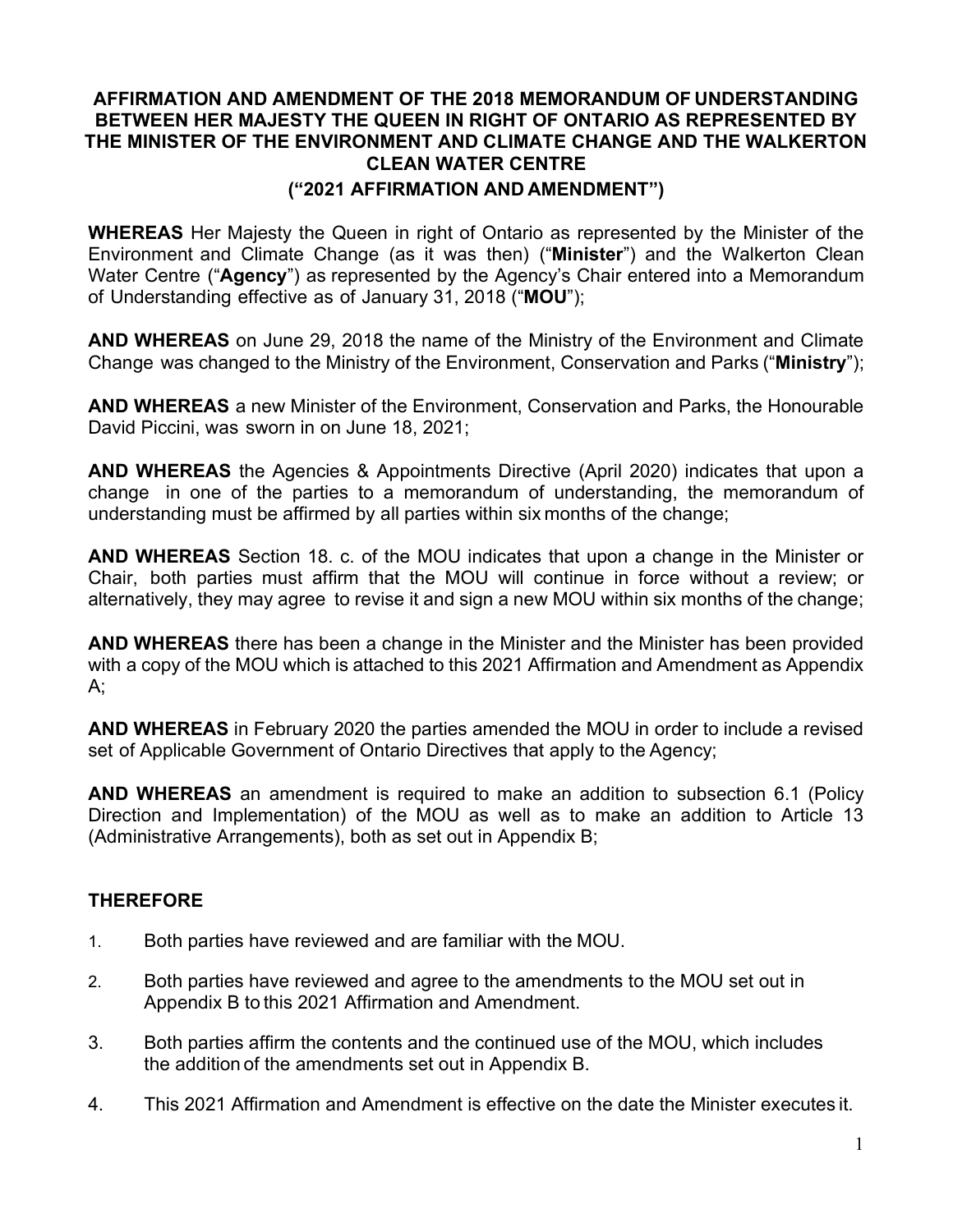5. Each of the undersigned acknowledge that in providing their name on the applicable line below in electronic form will constitute a signature for the purposes of the Electronic Commerce Act, 2000, S.O. 2000, c. 17.

IN WITNESS WHEREOF the parties have executed this 2021 Affirmation and Amendment on the dates set out below.

 $\mathcal{L}_\text{max}$  , and the contribution of the contribution of the contribution of the contribution of the contribution of the contribution of the contribution of the contribution of the contribution of the contribution of t

December 21, 2021

The Honourable David Piccini **Example 2018** Date Minister of the Environment, Conservation and Parks

 $D = C = C = C \cdot C \cdot C$ 

Mike Smith Date Chair, Walkerton Clean Water Centre